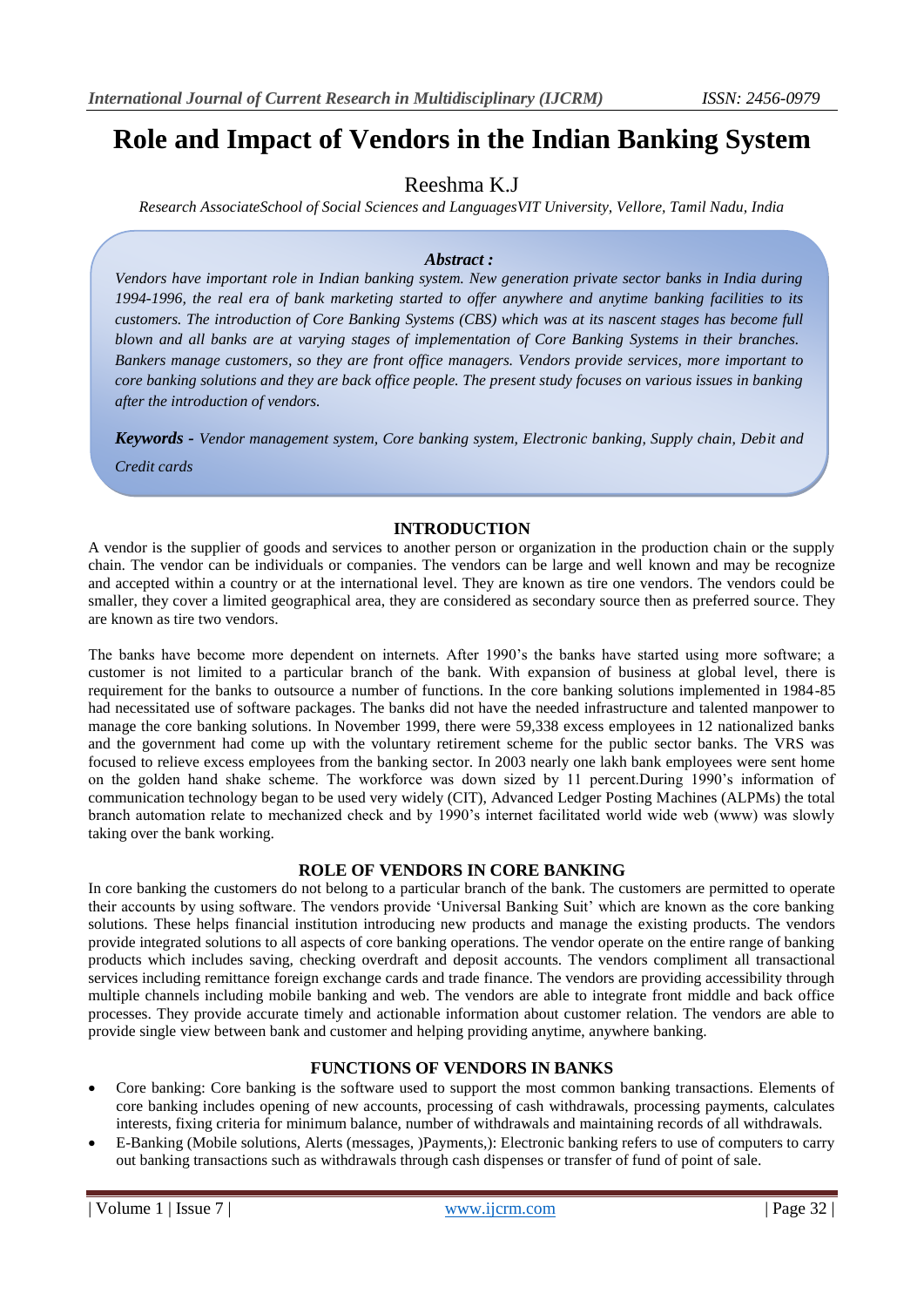- Wholesale banking (Investment banking, Asset management, Cash management): Whole banking is the provision of the services by banks for wholesale purchase it refers to banking services between merchant bank and other financial solution. Wholesale banking deals with larger institutions. It includes loans, cash management services, equipment management, commercial real estate, trade finance, employer services.
- Retail banking (personal banking, Wealth management, Investment banking, Treasury): Retail banking refers to individual banking and for small business. Retail banking is also known as consumer banking services include saving account, debit card, credit card, mortgages, automobile financing, lines of credit, foreign currency, remittance, insurance, wealth management.
- $\bullet$

## **ESSENTIALS OF CORE BANKING BACKGRPOUND**

Core banking requires HR personnel who can store the data of the banks on a central data base. The core banking solutions can be accessed by not only the branches of a particular bank but also by all the banks having core banking solutions. This requires IT and ITES personnel for providing security for the data and to transfer it across the vendors. This will provide the basic infrastructure for internet banking. In a core banking environment vendors (IT, ITES personnel) are very important duties to function.

## **ADVANTAGES OF CORE BANKING SYSTEM**

- CBS increases employee efficiency and reduces human error and fraud.
- It also facilitates the correction of errors.
- CBS adoption has given bank employees the opportunity to strengthen their relationships with customers.
- $\bullet$

## **COMPUTERISATION IN PUBLIC SECTOR BANKS**

(Rs. In millions)

| <b>Fully computerised branches</b>        | 2008 | 2009 | 2010 |
|-------------------------------------------|------|------|------|
|                                           |      |      |      |
| Branches under core banking solutions     | 93.7 | 95.0 | 97.8 |
|                                           |      |      |      |
| Branches already fully computerised banks | 67.0 | 79.4 | 90.C |
|                                           |      |      |      |
| Partially computerised branches           | 6.3  | 5.0  |      |
|                                           |      |      |      |

(Source: Trend and Progress of Banking in in India, www.rbi.com)

The number of public sector bank branches in India with CBS implementation increased from 79.4% in March 2009 to 90% in March 2010.

## **RESEARCH METHODOLOGY**

The study covers a period of four years (2011 to 2014). Data collection will be collected about vendors, the banking operations by vendors. It covers the major nationalized banks in India and major private sector banks in India. The study is not taking into account the foreign banks, co-operative banks, land development banks and those commercial banks which do not have core banking. Impact of vendors on the bank employees will be collected through secondary data.

## **OBJECTIVES OF THE STUDY**

- 1. To analyze the impact of vendors on core banking with reference to cash withdrawals, processing payment, fixing criteria for minimum balance, maintaining records of withdrawals.
- 2. To analyze the impact of vendors on e-banking with reference to mobile solutions, alerts (messages), cash dispensers, transfer of funds and at point of sale.
- 3. To analyze the impact of vendors on wholesale banking with reference to cash management services, equipment management, trade finance and employee services
- 4. To analyze the impact of vendors on retail banking with reference to banking services, on individual savings account, debit card, credit card and lines of credit.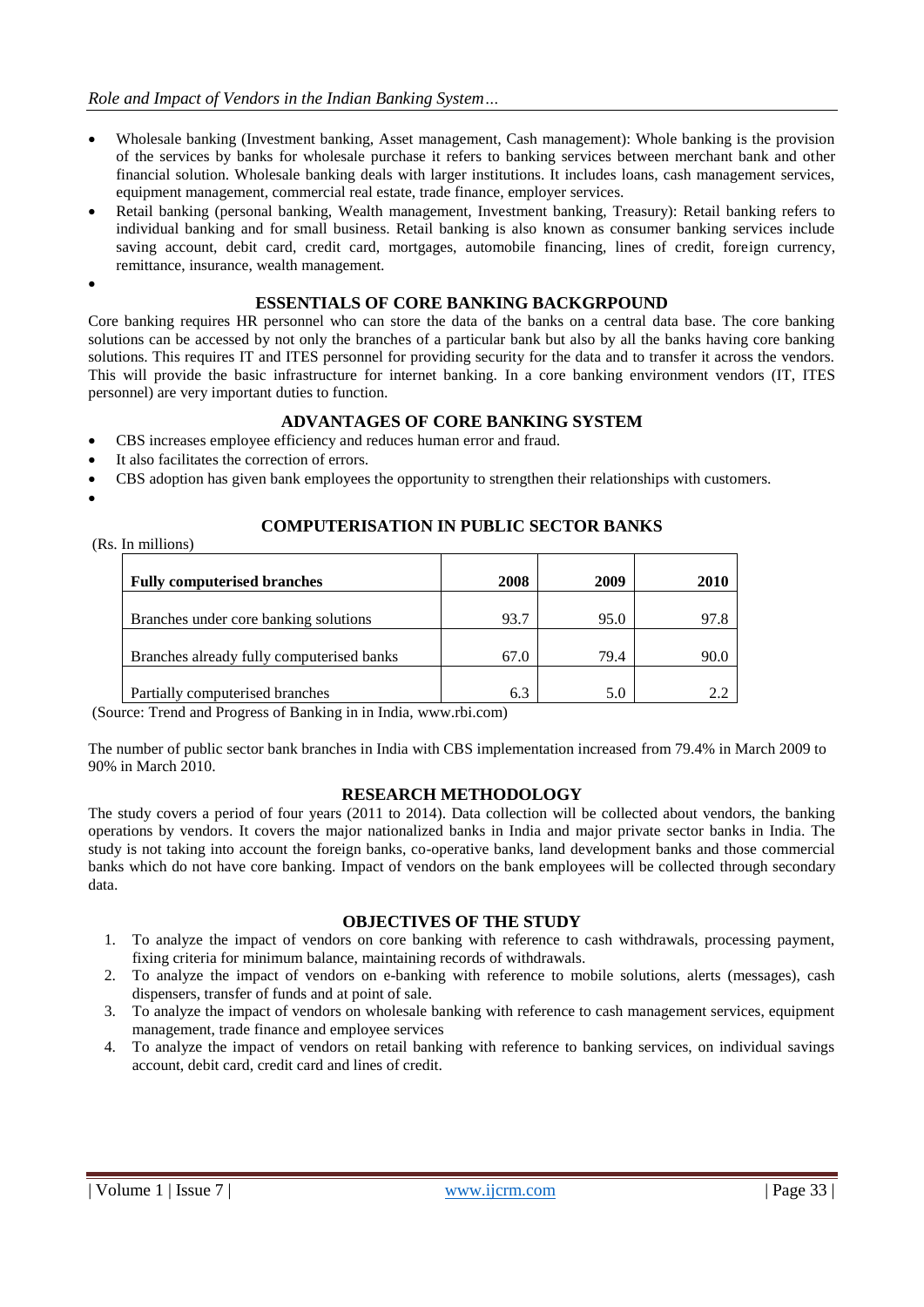## **HYPOTHESIS OF THE STUDY**

- 1. The vendors do not have impact on core banking with reference to cash withdrawals, processing payment, fixing criteria for minimum balance, maintaining records of withdrawals.
- 2. The vendors do not have impact on e-banking with reference to mobile solutions, alerts (messages), cash dispenses, transfer of funds and at point of sale.
- 3. The vendors do not have impact on wholesale banking with reference to cash management, cash management services, equipment management, trade finance and employee services.
- 4. The vendors do not have impact on retail banking with reference to banking services, on individual savings account, debit card, credit card and lines of credit.

#### **TECHNOLOGICAL DEVELOPMENT IN INDIA**

| улуз. 111 инцијану 1                      |        |        |         |         |
|-------------------------------------------|--------|--------|---------|---------|
| <b>Items</b>                              | 2011   | 2012   | 2013    | 2014    |
| Total number of credit cards (in million) | 18.04  | 17.65  | 20      | ، G     |
| Total number of debit cards (in million)  | 228    | 278    | 331     | 394     |
| Number of ATMs                            | 74.505 | 95.686 | 114.014 | 160.055 |
| $ -$<br>.<br>$-$                          |        |        |         |         |

(Source: Trend and Progress of Banking in in India, [www.rbi.com\)](http://www.rbi.com/)

 $(D<sub>e</sub>$ . In millions)

#### **VENDOR COMPANIES IN INDIA**

Most of the commercial banks have come under the core banking system. Only co-operative banks, land development banks and a few private banks have not come under the orbit of core banking. Under branch banking a customer is identified with a particular branch of the bank. All the transactions in saving account, current account, loan account and transfer of funds are done by the individual branch of the bank.

Core banking is based on internet. All the individual accounts are linked to the internet and so the customer is no more associated with a particular branch. The accounts can be operated by the customer without physical visit to the bank. This is facilitated by the vendors.

The core banking solutions largely depend on the role of the vendors. The vendors are usually from the IT and ITES. Some vendors are Indian origin ( Tata consultancy Services Ltd, Infosys Ltd, Wipro Ltd, HCL Technologies, Tech Mahindra Ltd ) while some vendors are global companies( Oracle Financial Services Software, Temenos, Misys, Fidelity National Information Services, Fiserv ).

The vendors usually take away a lot of responsibility of the employees. They form the back office administration. They act as buffers between the customers and the banks. They dispense cash through ATMs and vendor machines. They accepted deposits. They are able scientifically calculate the credit worthiness of the customers. The vendors able to manage the big businesses by electronically organized payments and maintain details of payments. They help in personal banking and in administering small business. The presence of vendors has made banking operations simple and customer friendly. It has become safe and transactions are faster. The participation of vendors in banking in India is about twenty years old.

## **CONCLUSION**

The bank vendors in India are of recent origin but they play a very important role in Indian money market. The presence of vendor can be felt in a public, private and commercial banks under core banking solutions. The latest trend is the vendors are becoming costly and commercial banks have to spend more and more money for the vendors. This compels the commercial banks to find out new methods of generating revenues. For example, charging for ATM withdrawals for more than specified number of time, higher charges for money transfer, putting up charges for payment of bills or a few examples in this regard. Hence the banks and vendors are trying to innovate new strategies for revenue generation.

#### **REFERENCES**

- [1] Alberto Felice De Toni, Elena Zamolo, "From a traditional replenishment system to vendor-managed inventory: A case study from the household electrical appliances sector", International Journal of Production Economics, Volume 96, Issue 1, 18 April 2005, Pp 63-79.
- [2] Rishi Kumar, "Analysis of vendor managed inventory system in banking industry: A case study", Aryabhatta Journal of Mathematics & Informatics Vol. 6,Jan-July, 2014, Issue 1.
- [3] George Kuk, "Effectiveness of vendor-managed inventory in the electronics industry: determinants and outcomes", Information & Management, Volume 41, Issue 5, May 2004, Pp 645-654.
- [4] Malhotra, P. and Singh, B, 'Determinants of internet banking adoption by banks in India', Internet Research, Vol. 17, No. 3, pp.323–339, 2007.
- [5] Unnithan, C.R. and Swatman, P, E-banking Adaptation and Dot.Com Viability: A Comparison of Australian and Indian Experiences in the Banking Sector, No. 14, 2001